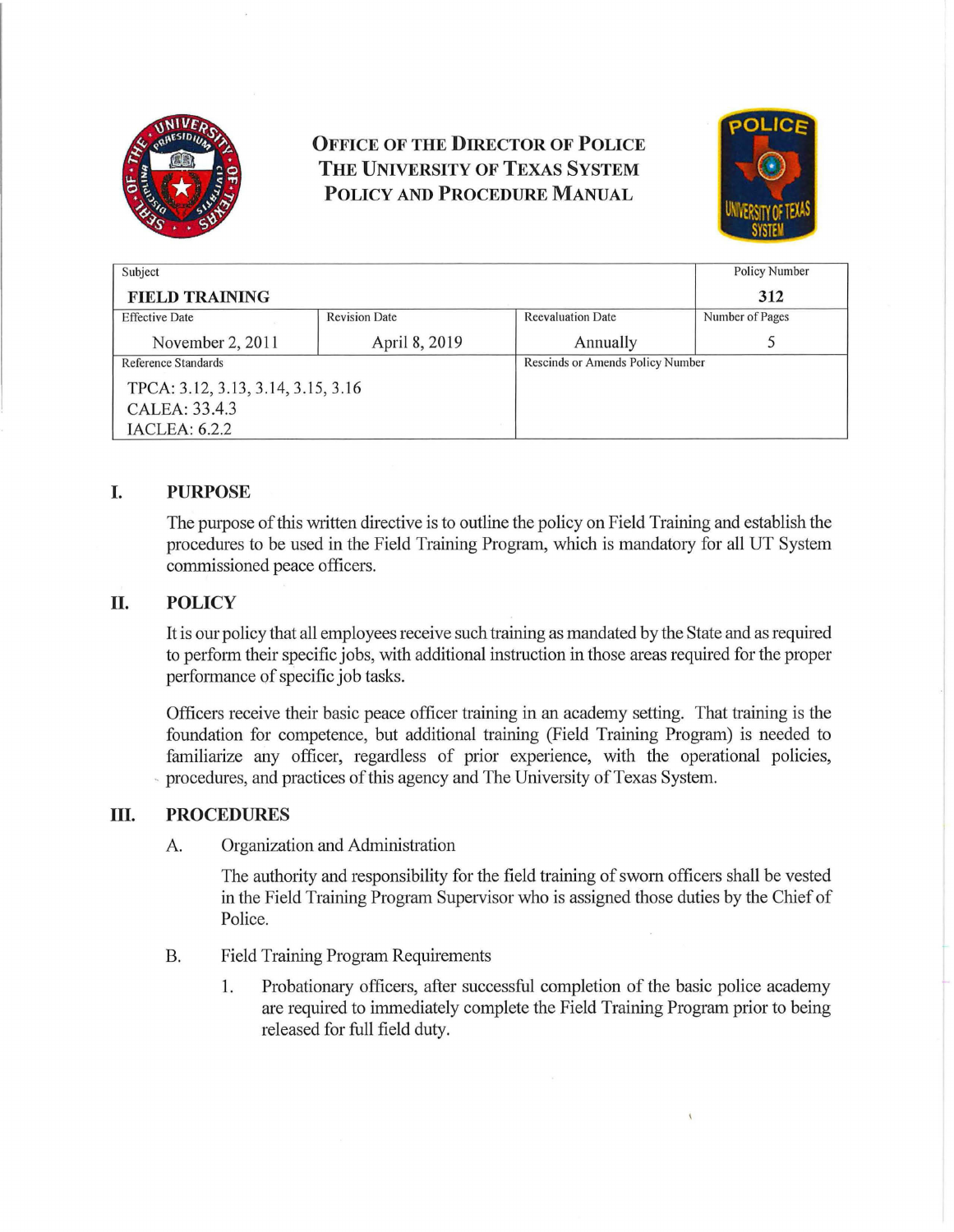- 2. Two field training program models have been approved by the Office of the Director of Police, UT System, and are authorized for use: the San Jose/FTO Model or the Reno/PTO Model. Applicable program guide templates are found as annexes to this directive.
- 3. The training period for probationary officers shall be divided into phases based upon department needs and the officer will rotate to at least one different shift during training. The probationary officer should rotate to at least one different FTO, if possible, during the training program.
	- a) The Field Training Program will not be less than four calendar weeks in duration for probationary Police Officers with less than two years of prior sworn service. In unique circumstances, there may be accelerated progress through the Field Training Program. Such situations will require the approval of the Field Training Supervisor.
	- b) Following the successful completion of the Field Training Program, Probationary Police Officers shall be evaluated monthly by their immediate supervisor until the completion of the first year of service.
- 4. New officers who have at least two years prior service as a sworn peace officer may complete an abbreviated Field Training Program as determined by the Field Training Supervisor.
- 5. During the Field Training Program, the probationary officer shall receive additional training and evaluations in areas such as department policy, procedures, rules, regulations, patrol procedures, and other related areas as outlined in the Field Training Manual.
	- a) The Field Training Program shall identify the tasks most frequently performed by officers and evaluate the probationary officer's job performance in those dimensions.
	- b) Standardized evaluation techniques designed to measure the probationary officer's competency in the required skills, knowledge, and abilities shall be used.
	- c) Probationary officers will be evaluated by their Field Training Officer no less than weekly and the evaluation will be discussed with the probationary officer. The probationary officer and FTO will sign the evaluation and it will be retained with training documents as outlined. If the probationary officer disagrees with the comments or ratings, the probationary officer may note that disagreement on the evaluation and request review by the Field Training Supervisor.
- 6. The field training period may be extended when the performance of the probationary officer indicates additional training is needed. That specific training need will be documented in prior FTO evaluations. Extensions will be of limited duration with specific purposes outlined and approved by the Field Training Supervisor. A second extension of field training will require review for officer retention and the approval of the Chief of Police.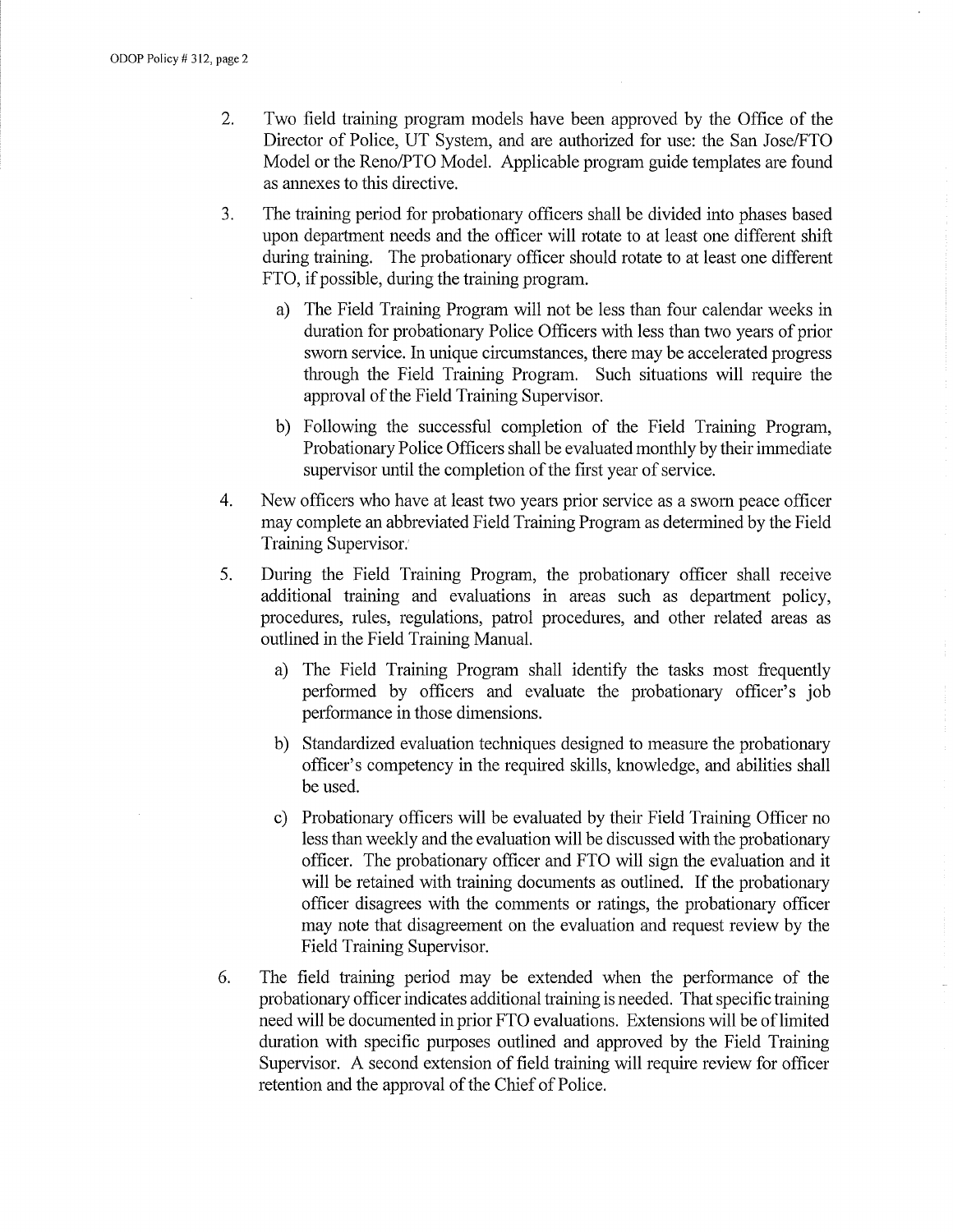- 7. The Field Training Supervisor will maintain ongoing communication with those who serve as FTOs to assist in the identification and resolution of training problems and for ongoing program evaluation.
- 8. Failure to successfully complete the Field Training Program will result in the termination of the trainee.
- C. Field Training Officer Selection and Training
	- 1. Selection of Field Training Officers will be based on the best officers available for the assignment and those that represent the true mission and values of the agency.
	- 2. The Chief of Police will appoint Field Training Officers based upon stated criteria and the recommendations of his/her staff, to include the Field Training Supervisor. The selection criteria may include, but is not limited to, previous performance evaluations, activity levels, complaints and commendations as well as advanced training and formal education.
	- 3. Field Training Officers will successfully complete an approved field training officer program that meets TCOLE standards prior to assignment as an FTO. All active Field Training Officers will participate in both FTO orientation and local periodic in-service training.
	- 4. Field Training Officers training effectiveness shall be evaluated by their immediate supervisor and the Field Training Supervisor.
	- 5. Field Training Officers shall conduct their training and complete required reports and evaluations as outlined in the Field Training Manual.
	- 6. Probationary officers and lateral sworn officers shall evaluate each FTO from whom they have received training as an element of the FTO program. This evaluation will be in writing, using the appropriate form, as outlined in the Field Training Manual.
- D. Periodic Program Review
	- 1. Annually, the Field Training Supervisor or other person designated by the Chief of Police will meet with all Field Training Officers to review the conduct of the FTO Program and determine if changes are required in the program.
	- 2. A report of the findings of that meeting shall be forwarded to the Director of Police to include recommendations for change as required.
- E. Other Field Training Programs
	- 1. Police Dispatchers (Telecommunicators) and Public Safety Officers will complete a field training program that is tailored to their roles and responsibilities.
	- 2. These other field training programs will mirror that of the Police Officer Field Training Program in structure, but not in content. These other programs will be designed so that: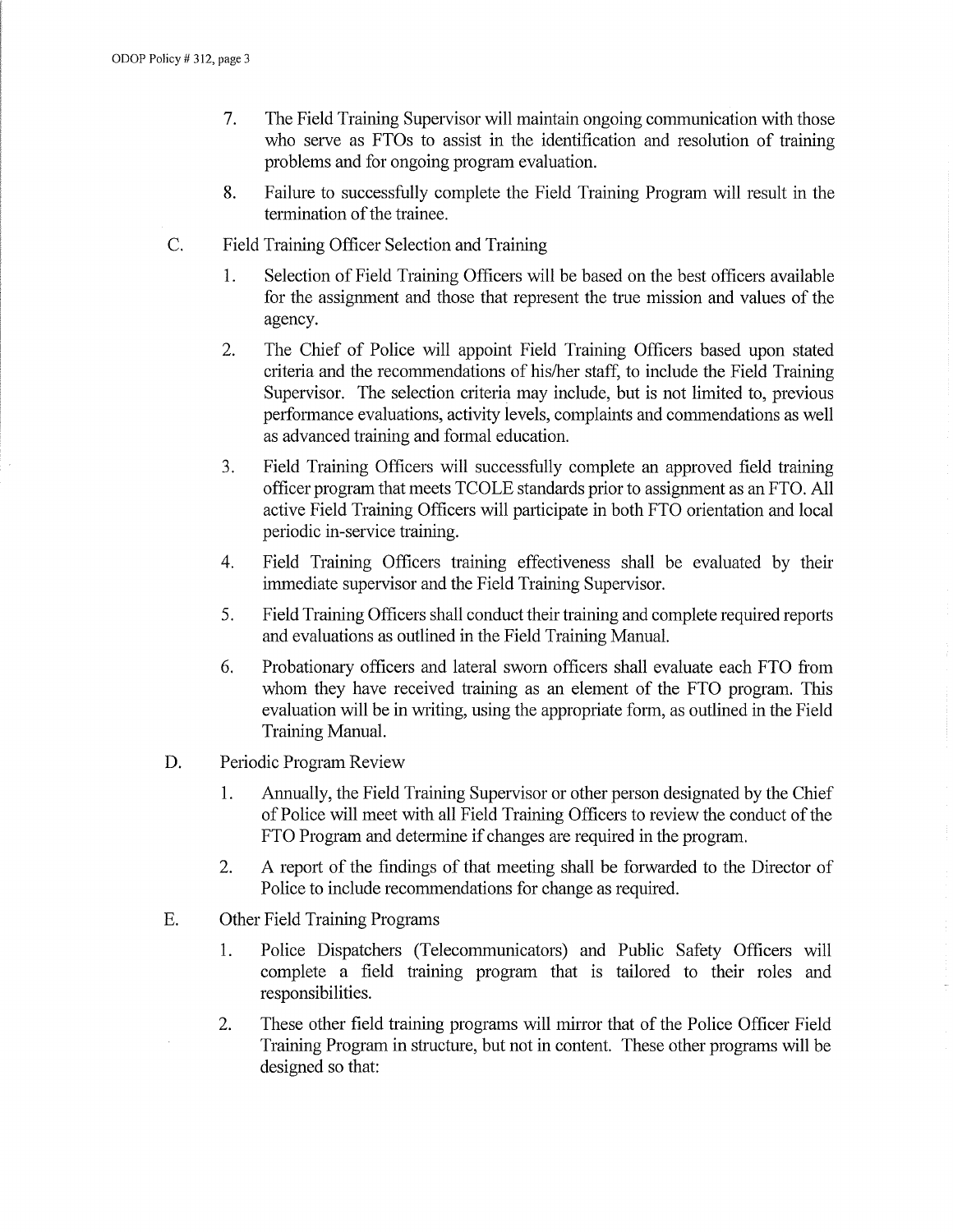- a) The Field Training Program shall identify the tasks most frequently performed by the employee and evaluate that probationary employee's job performance in those dimensions.
- b) Standardized evaluation techniques designed to measure the employee's competency in the required skills, knowledge, and abilities shall be used.
- c) Employees will be evaluated by their Field Trainer and those evaluations will be discussed with the employee. The employee and Field Trainer will sign the evaluation and it will be retained as outlined. If the employee disagrees with any comments or ratings, the employee may note that disagreement on the form and request review by the Field Training Supervisor.
- d) The field training period may be extended when the performance of the employee indicates additional training is needed. That specific training need will be documented in prior FTO evaluations. Extensions will be of limited duration with specific purposes outlined and approved by the Field Training Supervisor. A second extension of field training will require review for employee retention and the approval of the Chief of Police.
- e) In unique circumstances, there may be accelerated progress through the field training period. Such situations will require the approval of the Field Training Supervisor.
- F. Campus Community Engagement
	- 1. Opportunities for active engagement with the campus community may occur during the Field Training Program. Those opportunities should be sought and the performance of the probationary Police Officer or other employee should be noted.
	- 2. Field Training Program participation may highlight an undetected campus safety and security issue. Such issues should be assessed and reported to the department chain of command supervisors immediately for correction.
- G. Remedial Training and Fitness for Duty Due to Absence or Other Circumstances
	- 1. An Officer 's fitness for unrestricted field duty may be legitimately questioned due to an extended absence, physical injury, emotional health or other issue. In such situations, the Chief of Police should be prepared to articulate with specificity the concerns about the individual officer's fitness and respond accordingly.
	- 2. Under the provisions of Code of Conduct, Policy 212, Section IV, D 1, the Chief of Police or Director of Police have the right to require an Officer to pmticipate in testing or counseling by a psychiatrist or psychologist; as well as requiring an Officer to undergo an examination or testing by a physician.
	- 3. Similarly, the Chief of Police or Director of Police may formulate and direct an Officer to complete a modified field training program to address law enforcement field craft using the general structure as outlined in Field Training, Policy 312. That additional training will address operational policies, procedures and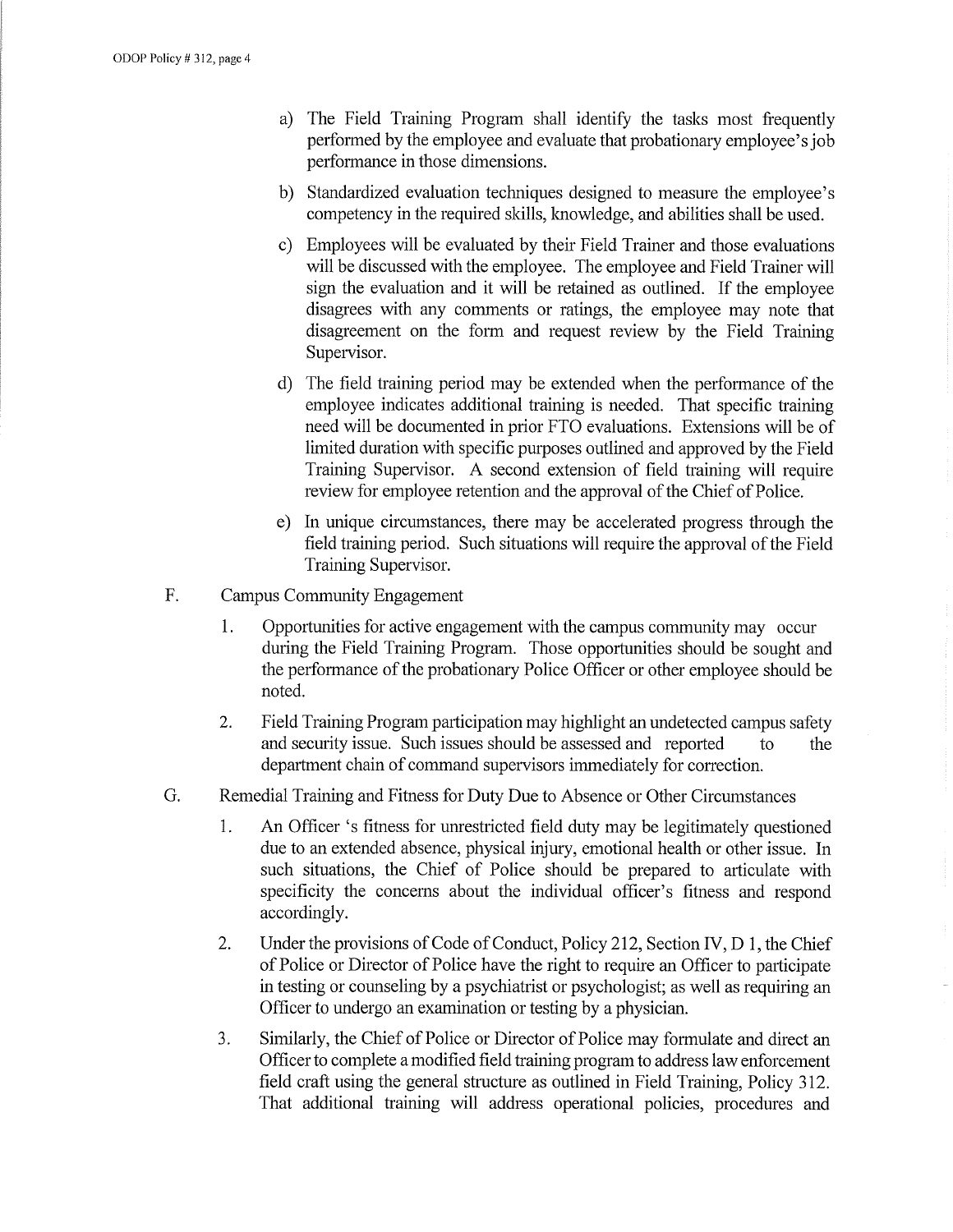practices of this agency and The University of Texas System. The content and duration ofthat modified field training program will be appropriate to the specific situation and will be considered as an element in the decision to return an Officer to umestricted field duty.

 $\overline{\mathcal{L}}$ 

Michael J. Heidingsfield

Director of Police